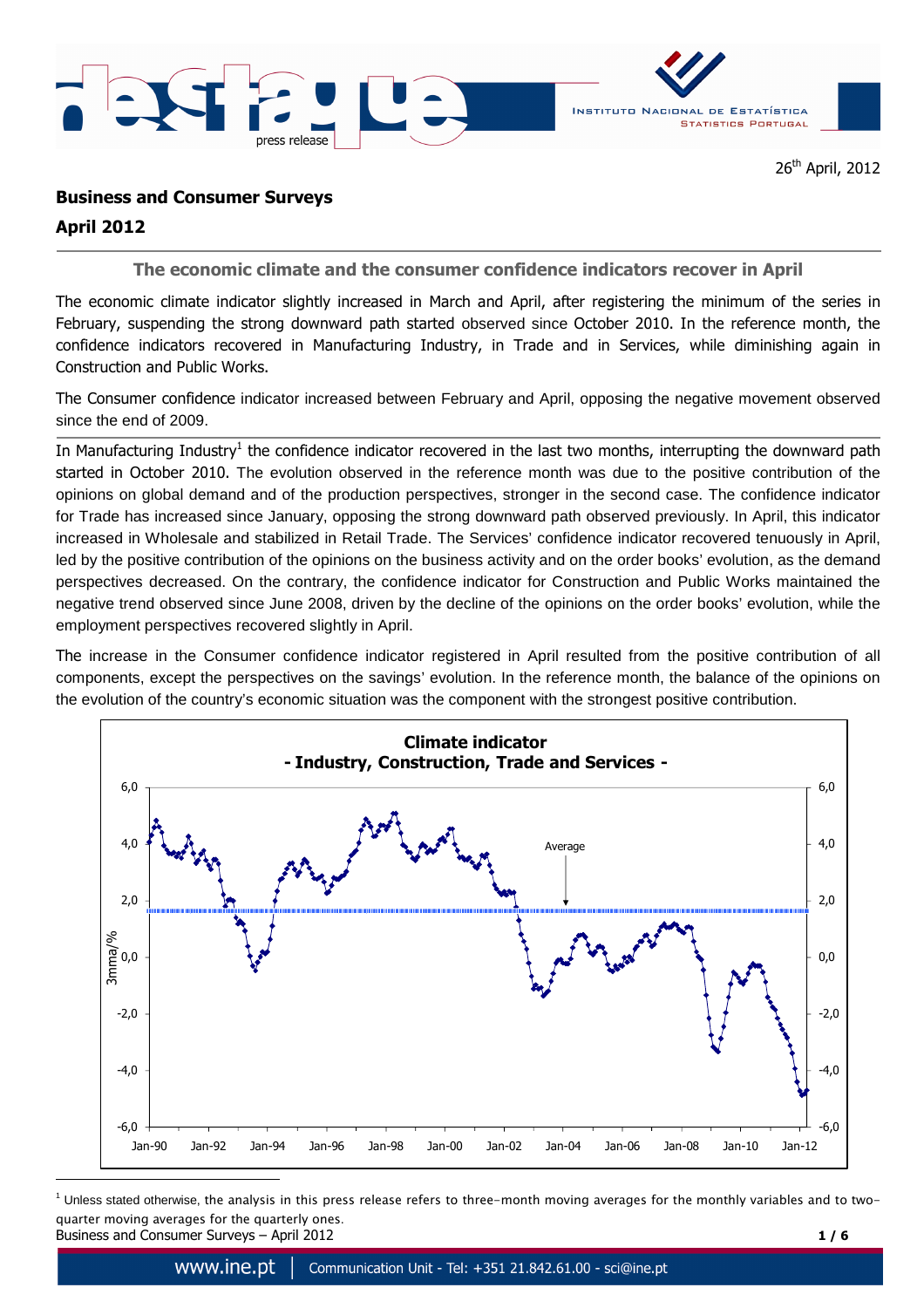



#### Economic climate indicator, Confidence indicators and their underlying series (n.s.a. or s.a.; 3mma; balances; wide range)

|    |                                                                           | <b>First</b>  | Average   Standard |                        |         | <b>Minimum</b>    |        | <b>Maximum</b>                                                                            |               |         |         |               | 2011           |            |               |            |               |         | 2012    |               |             |
|----|---------------------------------------------------------------------------|---------------|--------------------|------------------------|---------|-------------------|--------|-------------------------------------------------------------------------------------------|---------------|---------|---------|---------------|----------------|------------|---------------|------------|---------------|---------|---------|---------------|-------------|
|    |                                                                           | Period        |                    | Value* Deviation Value |         | Date              | Value  | Date                                                                                      | Apr           | May     | Jun     | Jul           | Aug            | <b>Sep</b> | Oct           | <b>Nov</b> | <b>Dec</b>    | Jan     | Feb     | Mar           | Apr         |
|    |                                                                           |               |                    |                        |         |                   |        |                                                                                           |               |         |         |               |                |            |               |            |               |         |         |               |             |
|    | 1 Manufacturing Industry - confidence indicator $(2+3-4)/3$ (a) (c)       | <b>Jan-87</b> | $-4.5$             | 9.4                    |         | $-34.6$ Feb $-09$ |        | 15.7 May-87 -12.2 -13.8 -14.8 -14.0 -13.5 -13.5 -16.4 -19.2 -22.0 -24.1 -24.5 -22.9 -21.0 |               |         |         |               |                |            |               |            |               |         |         |               |             |
|    | Demand/Order books (a) (c)                                                | Jan-87        | $-17.8$            | 16.6                   | $-71.5$ | Apr-09            | 9.6    | <b>Jun-87</b>                                                                             | $-37.8$       | $-38.8$ | $-38.9$ | $-34.2$       | $-31.7$        | $-29.4$    | $-36.9$       | $-41.9$    | $-47.2$       | $-51.0$ | $-52.5$ | $-53.7$       | $-52.3$     |
|    | Production expectations over the next 3 months (a) (c)                    | Jan-87        | 6.9                | 10.2                   | $-31.5$ | Feb-09            | 29.4   | Apr-87                                                                                    | $-2.5$        | $-1.4$  | $-2.5$  | $-4.3$        | $-6.1$         | $-8.7$     | $-9.7$        | $-12.0$    | $-13.9$       | $-17.5$ | $-18.0$ |               | $-10.8$     |
|    | Stocks of finished goods (a)                                              | Jan-87        | 2.6                | 5.2                    | $-10.2$ | Sep-87            | 20.5   | Jul-93                                                                                    | $-3.7$        | 1.1     | 3.0     | 3.5           | 2.8            | 2.4        | 2.6           | 3.5        | 4.8           | 3.8     | 2.9     | $-0.1$        | $-0.1$      |
|    | 5 Services - confidence indicator $(6+7+8)/3$ (a) (c)                     | Apr-01        | $-5.7$             | 9.9                    | $-30.6$ | $Jan-12$          | 18.8   | Apr-01                                                                                    | $-11.5 -13.6$ |         | $-13.5$ | $-16.0$       | $-19.0$        | $-23.0$    | $-24.2 -27.2$ |            | $-28.9$       | $-30.6$ | $-29.6$ | $-29.7$       | $-29.3$     |
|    | Assessment of the business situation over the past 3 months ** (a) (c)    | Apr-01        | $-9.8$             | 11.1                   | $-34.4$ | Mar-12            | 22.4   | Apr-01                                                                                    | $-15.8$       | $-17.5$ | $-16.9$ | $-19.9$       | $-22.3$        | $-26.3$    | $-27.7$       | $-30.5$    | $-32.1$       | $-33.7$ | $-33.6$ | $-34.4$       | $-34.0$     |
|    | Demand perspectives over the next 3 months (a) (c)                        | Apr-01        | 0.7                | 9.0                    | $-23.2$ | Apr-12            | 15.4   | $Jul-01$                                                                                  | $-8.5$        | $-10.5$ | $-10.3$ | $-11.0$       | $-12.7$        | $-16.2$    | $-16.8$       | $-20.7$    | $-22.7$       | $-23.1$ | $-21.1$ | $-21.0$       | $-23.2$     |
|    | Demand/Order books over the past 3 months (a) (c)                         | Apr-01        | $-7.9$             | 11.7                   | $-35.0$ | $Jan-12$          | 20.5   | Apr-01                                                                                    | $-10.3$       | $-12.7$ | $-13.4$ | $-17.2$       | $-22.1$        | $-26.4$    | $-28.1$       | $-30.3$    | $-31.9$       | $-35.0$ | $-34.1$ | $-33.7$       | $-30.6$     |
|    | 9 Trade - confidence indicator (12+15-18)/3 (a) (c)                       | <b>Jan-89</b> | $-1.5$             | 8.1                    | $-23.0$ | $Dec-11$          | 11.0   | <b>Jun-98</b>                                                                             | $-11.7$       | $-14.3$ | $-15.9$ | $-17.3 -17.7$ |                | $-19.0$    | $-19.7$       | $-21.7$    | $-23.0 -22.9$ |         | $-21.9$ | $-20.3 -19.2$ |             |
| 10 | <b>Wholesale</b> (a) (c)                                                  | <b>Jan-89</b> | $-1.0$             | 7.6                    | $-21.1$ | $Jan-12$          | 11.3   | <b>Jun-98</b>                                                                             | $-11.0$       | $-13.2$ | $-13.6$ |               | $-16.1 - 15.5$ | $-15.6$    | $-15.5$       | $-18.4$    | $-20.5$       | $-21.1$ | $-19.1$ |               | $.7 - 15.2$ |
| 11 | -Retail trade (a) (c)                                                     | <b>Jan-89</b> | $-1.8$             | 9.2                    | $-26.4$ | Apr-09            |        | 12.2 Jan-99                                                                               | $-12.3$       | $-15.1$ | -18.1   | $-18.8$       | $-20.3$        | -22.6      | -23.8         | -25.2      | $-25.4$       | $-24.9$ |         | Ω.            | -23.0       |
| 12 | Sales over the past 3 months (a) (c)                                      | Jan-89        | $-6.8$             | 14.2                   | $-47.9$ | $Jan-12$          | 14.3   | <b>Jun-98</b>                                                                             | $-23.8$       | $-28.$  | $-32.2$ | $-34.6$       | $-36.2$        | $-38.3$    | $-40.2$       | -43.8      | -46.3         |         |         |               | $-40.0$     |
| 13 | - Wholesale (a) (c)                                                       | Jan-89        | $-7.7$             | 13.6                   | $-44.5$ | $Jan-12$          | 14.2   | Apr-89                                                                                    | $-26.1$       | $-29.3$ | $-30.5$ | $-34.3$       | $-33.4$        | $-33.7$    | $-34.3$       | $-40.2$    | $-42.7$       |         | -41.5   | $-38.0$       | $-32.8$     |
| 14 | - Retail trade (a) (c)                                                    | Jan-89        | $-6.0$             | 15.2                   | $-53.5$ | Feb-12            | 19.3   | Apr-99                                                                                    | $-21.2$       | $-26.8$ | $-33.3$ | $-35.3$       | $-39.9$        | -43.5      | $-45.7$       | $-47.0$    | $-49.6$       | $-51.8$ | $-53.5$ |               | $-47.2$     |
| 15 | Expected business situation over the next 3 months*** (a) (c)             | Jan-89        | 11.6               | 14.5                   | $-28.5$ | Apr-12            | 31.4   | <b>Dec-89</b>                                                                             | $-16.2$       | $-18.3$ | $-19.1$ | $-19.6$       | $-19.9$        | $-22.1$    | $-24.6$       | $-26.9$    | $-26.8$       | $-25.1$ | $-26.3$ |               | $-28.5$     |
| 16 | - Wholesale $(a)(c)$                                                      | Jan-89        | 12.5               | 12.8                   | $-23.2$ | Dec-11            | 34.6   | <b>Dec-89</b>                                                                             | $-9.5$        | $-12.2$ | $-13.3$ | $-14.8$       | $-15.4$        | $-15.8$    | $-19.4$       | $-22.1$    | $-23.2$       | $-21.2$ | $-21.1$ | -22.7         | $-22.4$     |
| 17 | - Retail trade (a) (c)                                                    | Jan-89        | 11.5               | 17.5                   | $-34.1$ | Apr-12            | 36.7   | Sep-94                                                                                    | $-22.7$       | $-24.4$ | $-25.3$ | $-24.7$       | $-24.5$        | $-28.4$    | $-30.3$       | $-32.3$    | $-30.9$       | $-29.3$ | -31.1   |               | $-34.1$     |
| 18 | Volume of stocks (a)                                                      | Jan-89        | 9.2                | 6.7                    | $-10.9$ | Apr-12            | 25.9   | Aug-90                                                                                    | $-4.8$        | $-3.9$  | $-3.6$  | $-2.3$        | $-2.9$         | $-3.4$     | $-5.8$        | $-5.5$     | $-4.2$        | $-4.3$  | $-7.8$  |               | $-10.9$     |
| 19 | - Wholesale (a)                                                           | Jan-89        | 7.7                | 6.5                    | $-9.5$  | Apr-12            | 26.1   | Aug-90                                                                                    | $-2.6$        | $-1.9$  | $-3.0$  | $-1.0$        | $-2.2$         | $-2.7$     | $-7.1$        | $-7.2$     | $-4.3$        | $-2.5$  | $-5.2$  | $-7.7$        | $-9.5$      |
| 20 | - Retail trade (a)                                                        | Jan-89        | 10.8               | 7.7                    | $-12.7$ | Mar-12            | 25.9   | <b>Jun-90</b>                                                                             | $-7.0$        | $-6.0$  | $-4.3$  | $-3.6$        | $-3.6$         | $-4.0$     | $-4.4$        | $-3.8$     | $-4.1$        | $-6.3$  | $-10.4$ |               | $-12.3$     |
|    | 21 Construction and Public Works - confidence indicator (22+23)/2 (a) (c) | <b>Apr-97</b> | $-26.0$            | 19.9                   | $-69.5$ | Apr-12            |        | 16.1 Nov-97                                                                               | $-51.1$       | $-52.6$ | $-54.4$ | $-55.5$       | $-57.4$        | $-59.6$    | $-62.0$       | $-64.3$    | -65.1         | $-66.9$ | $-67.6$ | $-69.0$       | -69.5       |
| 22 | Current order books (a)                                                   | Apr-97        | $-40.8$            | 22.0                   | $-82.5$ | Apr-12            | 9.7    | <b>Nov-97</b>                                                                             | $-64.6$       | $-65.5$ | $-66.7$ | $-68.1$       | $-69.1$        | $-70.7$    | $-74.0$       | $-76.5$    | $-78.2$       | $-78.6$ | $-79.4$ | $-80.8$       | $-82.5$     |
| 23 | Employment perspectives over the next 3 months (a) (c)                    | Apr-97        | $-11.3$            | 18.4                   | $-57.2$ | Mar-12            | 23.7   | <b>Aug-97</b>                                                                             | $-37.6$       | $-39.6$ | $-42.0$ | $-42.8$       | $-45.7$        | $-48.5$    | $-50.0$       | $-52.0$    | $-52.1$       | $-55.1$ | $-55.9$ | $-57.2$       | -56.6       |
|    | 24 Consumers - confidence indicator (25+26-27+28)/4 (b)                   | <b>Sep-97</b> | $-28.1$            | 13.7                   | $-57.1$ | $Jan-12$          |        | $-5.5$ Nov-97                                                                             | $-49.5$       | $-50.3$ | $-50.7$ | $-49.1$       | $-49.1$        | $-50.8$    | $-53.0$       | $-56.0$    | $-56.8$       | $-57.1$ | $-55.8$ | $-54.5$       | $-53.3$     |
| 25 | Financial situation of the households over the next 12 months (b)         | Sep-97        | $-11.2$            | 10.4                   | $-39.7$ | $Jan-12$          | 4.5    | Apr-99                                                                                    | $-28.8$       | $-30.5$ | $-31.5$ | $-30.8$       | $-30.2$        | $-31.4$    | $-32.5$       | $-35.3$    | $-38.2$       | $-39.7$ | $-38.4$ | $-35.3$       | $-33.6$     |
| 26 | General economic situation in the country over the next 12 months (b)     | Sep-97        | $-29.8$            | 17.2                   | $-70.5$ | $Dec-11$          | $-0.9$ | Oct-97                                                                                    | $-61.7$       | $-63.3$ | $-62.3$ | $-58.0$       | $-57.5$        | $-59.8$    | $-64.4$       | $-68.8$    | $-70.5$       | $-69.4$ | $-66.8$ |               | $-60.6$     |
| 27 | Unemployment over the next 12 months (b)                                  | Sep-97        | 42.5               | 18.9                   | 8.7     | Aug-00            | 79.8   | Mar-09                                                                                    | 60.9          | 61.9    | 63.5    | 63.2          | 63.7           | 64.6       | 67.1          | 70.7       | 72.9          | 74.1    | 74.5    | 74.5          | 72.8        |
|    | Savings over the next 12 months (b)                                       | Sep-97        | $-29.0$            | 11.5                   | $-49.1$ | Nov-11            | $-3.3$ | <b>Nov-97</b>                                                                             | $-46.5$       | $-45.5$ | $-45.4$ | $-44.5$       | $-45.1$        | $-47.6$    | $-47.9$       | $-49.1$    | $-45.7$       | $-45.1$ | $-43.6$ | $-45.1$       | $-46.3$     |
|    | 29 Economic climate indicator *****                                       | <b>Jan-89</b> | 1.6                | 2.3                    | $-4.9$  | $Feh-12$          |        | 5.3 Apr-89                                                                                | $-2.1$        | $-2.4$  | $-2.5$  | $-2.7$        | $-2.8$         | $-3.1$     | $-3.4$        | $-3.9$     | $-4.4$        | $-4.7$  | $-4.9$  | $-4.8$        | $-4.7$      |

\* Series average since its beginning till the current observation.

\*\* In May 2003 a break in the series occurred, until that moment the reference period was the month under review and afterwards it refers to the past 3 months.

\*\*\* In May 2003 a break in the series occurred, until that moment the question refered to the next 6 months.

\*\*\*\* From September 2004 onwards Services sector was included, besides industry, trade and construction.

(a) Data after April 2009 is computed using a new sample. Back data was rebased.

(b) Data after April 2008 is computed using a new sample. Back data was rebased.

(c) Seasonal adjusted series.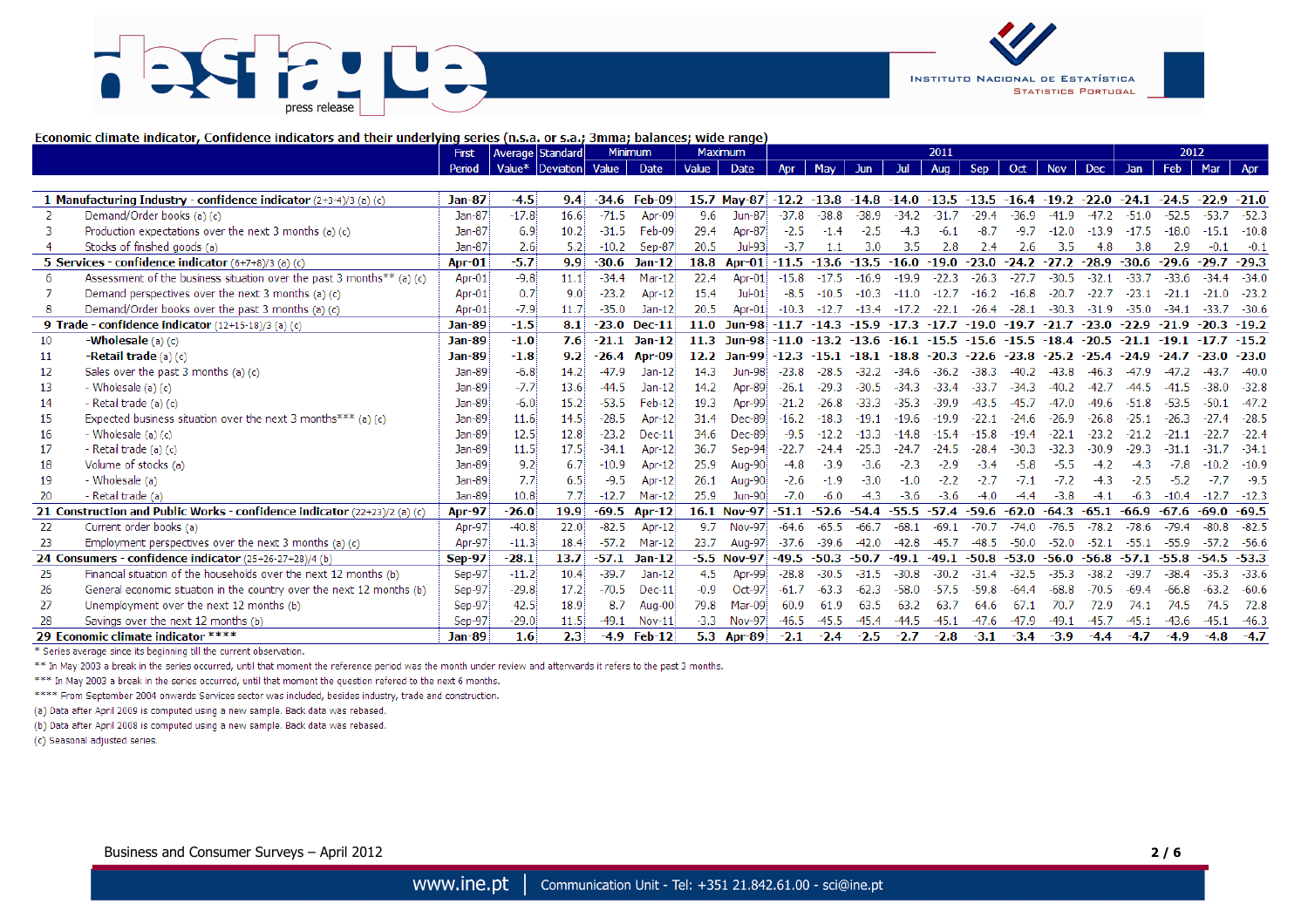# $\sqrt{2}$ press release



Confidence indicators and their underlying series (n.s.a. or s.a.; balances; wide range)

|    |                                                                           | First         | Average Standard |           |         | <b>Minimum</b> |        | <b>Maximum</b> | 2011                |         |            |         | 2012                  |            |         |            |         |                |         |                |               |
|----|---------------------------------------------------------------------------|---------------|------------------|-----------|---------|----------------|--------|----------------|---------------------|---------|------------|---------|-----------------------|------------|---------|------------|---------|----------------|---------|----------------|---------------|
|    |                                                                           | <b>Period</b> | Value*           | Deviation | Value   | Date           | Value  | Date           | Anr                 | May     | <b>Jun</b> |         | Aug                   | <b>Sep</b> | Oct     | <b>Nov</b> | Dec     | <b>Jan</b>     | Feb     | Mar            | Apr           |
|    |                                                                           |               |                  |           |         |                |        |                |                     |         |            |         |                       |            |         |            |         |                |         |                |               |
|    | 1 Manufacturing Industry - confidence indicator $(2+3-4)/3$ (a) (c)       | <b>Jan-87</b> | $-4.6$           | 9.6       | $-35.9$ | Feb-09         |        | $16.6$ Mar-87  | $-12.2 -14.7 -17.5$ |         |            |         | $-9.8 - 13.3$         | $-17.4$    | $-18.5$ | $-21.6$    | $-25.9$ | $-24.8 - 22.7$ |         | $-21.2 -19.1$  |               |
|    | Demand/Order books (a) (c)                                                | <b>Jan-87</b> | $-18.0$          | 17.1      | $-72.6$ | Apr-09         | 10.1   | May-87         | $-35.2$             | $-40.4$ | $-41.3$    | $-20.8$ | $-33.0$               | $-34.3$    | $-43.5$ | $-47.8$    | $-50.2$ | $-54.9$        | $-52.3$ | $-54.0$        | $-50.5$       |
|    | Production expectations over the next 3 months (a) (c)                    | Jan-87        | 6.8              | 10.5      | $-33.4$ | $Jan-09$       | 30.7   | Feb-87         | $-1.2$              | 0.5     | $-6.9$     | $-6.7$  | $-4.8$                | $-14.8$    | $-9.5$  | $-11.8$    | $-20.5$ | $-20.1$        | $-13.4$ | $-11.7$        | $-7.2$        |
|    | Stocks of finished goods (a)                                              | Jan-87        | 2.6              | 5.7       | $-18.0$ | $Jan-08$       | 22.2   | Jun-93         | 0.2                 | 4.3     | 4.4        | 1.9     | 2.1                   | 3.1        | 2.4     | 5.1        | 6.9     | $-0.5$         | 2.4     | $-2.3$         | $-0.4$        |
|    | 5 Services - confidence indicator (6+7+8)/3 (a) (c)                       | Apr-01        | $-6.0$           | 10.4      |         | $-32.2$ Nov-11 | 19.3   | $Jun-01$       | $-13.5$             | $-14.3$ | $-12.7$    | $-21.1$ | $-23.3$               | $-24.6$    | $-24.6$ | $-32.2$    | $-29.8$ | $-29.9$        | $-29.0$ | $-30.1$        | $-28.6$       |
| 6  | Assessment of the business situation over the past 3 months** (a) (c)     | Apr-01        | $-10.2$          | 11.5      | $-34.7$ | $Jan-12$       | 23.2   | $Jun-01$       | $-16.5$             | $-19.2$ | $-14.9$    | $-25.7$ | $-26.2$               | $-27.2$    | $-29.8$ | $-34.4$    | $-32.0$ | $-34.7$        | $-34.0$ | $-34.5$        | $-33.5$       |
|    | Demand perspectives over the next 3 months (a) (c)                        | Apr-01        | 0.4              | 10.4      | $-26.8$ | $Nov-11$       | 24.4   | $Jan-02$       | $-12.2$             | $-9.7$  | $-8.9$     | $-14.3$ | $-14.9$               | $-19.4$    | $-16.0$ | $-26.8$    | $-25.3$ | $-17.3$        | $-20.6$ |                | $-23.7$       |
|    | Demand/Order books over the past 3 months (a) (c)                         | Apr-01        | $-8.3$           | 12.3      | $-37.6$ | $Jan-12$       | 20.5   | Apr- $01$      | $-11.8$             | $-14.0$ | $-14.3$    | $-23.3$ | $-28.7$               | $-27.3$    | $-28.1$ | $-35.4$    | $-32.1$ | $-37.6$        | $-32.5$ | $-30.8$        | -28.6         |
|    | 9 Trade - confidence indicator (12+15-18)/3 (a) (c)                       | <b>Jan-89</b> | $-1.6$           | 8.3       | $-23.7$ | $Nov-11$       | 12.0   | <b>Jun-98</b>  | $-15.7$             | $-16.4$ | $-15.5$    | $-20.0$ | $-17.6$               | $-19.4$    | $-22.1$ | $-23.7$    | $-23.1$ | $-21.9$        | $-20.8$ | $-18.3$        | $-18.5$       |
| 10 | -Wholesale $(a)$ $(c)$                                                    | Jan-89        | $-1.0$           | 7.9       |         | $-23.0$ Nov-11 | 12.8   | $Oct-94$       | $-12.4$             | $-16.0$ | $-12.4$    |         | $-19.8 - 14.4 - 12.6$ |            | $-19.6$ | $-23.0$    | $-19.1$ | $-21.2 -17.0$  |         | $-14.8 - 13.9$ |               |
| 11 | $-Retail$ trade (a) (c)                                                   | Jan-89        | $-1.9$           | 9.6       | $-29.1$ | <b>Dec-08</b>  | 13.5   | Jul-98         | $-19.0$             | -16.1   | $-19.2$    | -21.0   | $-20.6$               | $-26.3$    | $-24.7$ | $-24.6$    | -27.0   | $-23.2$        | $-23.9$ |                | $-23.1$       |
| 12 | Sales over the past $3$ months (a) (c)                                    | Jan-89        | $-7.0$           | 14.7      | $-48.9$ | $Jan-12$       | 18.6   | Feb-89         | $-31.2$             | -32.4   | -33.0      | -38.5   |                       | -39.3      |         | -48.0      | $-46.8$ |                |         |                | $-37.5$       |
| 13 | - Wholesale (a) (c)                                                       | Jan-89        | $-7.8$           | 14.3      | $-48.9$ | Nov-11         | 20.4   | Feb-89         | $-27.2$             | $-33.7$ | $-30.7$    | $-38.5$ | $-31.0$               | $-31.7$    | -40.1   | $-48.9$    | -39.3   |                | -39.7   |                | $-29.9$       |
| 14 | - Retail trade (a) (c)                                                    | Jan-89        | $-6.2$           | 16.0      | $-54.9$ | Apr-09         | 21.9   | Apr-99         | $-35.1$             | $-28.9$ | $-35.8$    | $-41.0$ | $-42.9$               | $-46.6$    | $-47.5$ | $-46.9$    | $-54.3$ | $-54.2$        | $-51.9$ |                | $-45.4$       |
| 15 | Expected business situation over the next 3 months *** (a) (c)            | Jan-89        | 11.4             | 14.9      | $-30.2$ | $Oct-11$       | 38.0   | $Oct-89$       | $-20.9$             | $-19.0$ | $-17.5$    | $-22.5$ | $-19.6$               | $-24.1$    | $-30.2$ | $-26.3$    | $-23.9$ | $-25.1$        | $-30.0$ | $\Omega$       | $-28.4$       |
| 16 | - Wholesale (a) (c)                                                       | Jan-89        | 12.3             | 13.2      | $-29.0$ | $Oct-11$       | 47.0   | Oct-89         | $-13.6$             | $-14.2$ | $-12.1$    | $-18.3$ | $-15.9$               |            | $-29.0$ | $-24.1$    | $-16.4$ | $-23.0$        | $-23.8$ |                | $-22.0$       |
| 17 | - Retail trade (a) (c)                                                    | Jan-89        | 11.2             | 18.0      | $-35.3$ | $Sep-11$       | 39.3   | Jul-94         | $-28.2$             | $-24.0$ | $-23.6$    | $-26.6$ | $-23.3$               | -353       | $-32.2$ | $-29.6$    | -30.9   |                | $-34.8$ |                | $-34.$        |
| 18 | Volume of stocks (a)                                                      | Jan-89        | 9.1              | 7.1       | $-13.7$ | Feb-12         | 26.2   | Jul-90         | $-4.9$              | $-2.2$  | $-3.8$     | $-0.9$  | $-4.0$                | $-5.2$     | $-8.1$  | $-3.3$     | $-1.3$  | -8.4           | $-13.7$ |                | $-10.5$       |
| 19 | - Wholesale (a)                                                           | Jan-89        | 7.6              | 7.1       | $-12.4$ | Feb-12         | 27.8   | Jul-90         | $-3.5$              | 0.1     | $-5.6$     | 2.6     | $-3.6$                | $-7.2$     | $-10.4$ | $-4.1$     | 1.5     | $-4.8$         | $-12.4$ | $-5.9$         | $-10.3$       |
| 20 | - Retail trade (a)                                                        | Jan-89        | 10.7             | 8.3       | $-15.1$ | Feb-12         | 32.5   | Jul-89         | $-6.4$              | $-4.5$  | $-1.9$     | $-4.5$  | $-4.4$                | $-3.1$     | $-5.7$  | $-2.6$     | $-4.2$  | $-12.1$        | $-15.1$ |                | $-11.0 -10.8$ |
|    | 21 Construction and Public Works - confidence indicator (22+23)/2 (a) (c) | <b>Apr-97</b> | $-26.4$          | 20.1      | $-69.9$ | Apr- $12$      | 18.1   | <b>Sep-97</b>  | $-52.4$             | $-54.6$ | $-56.1$    | $-55.6$ | $-60.4$               | $-62.7$    | $-63.0$ | $-67.0$    | $-65.3$ | $-68.2$        | $-69.4$ | $-69.3$        | $-69.9$       |
| 22 | Current order books (a)                                                   | Apr-97        | $-41.2$          | 22.3      | $-83.9$ | Apr-12         | 12.4   | Sep-97         | $-63.2$             | $-68.3$ | $-68.6$    | $-67.3$ | $-71.3$               | $-73.4$    | $-77.5$ | $-78.6$    | $-78.4$ | $-78.6$        | $-81.2$ | $-82.5$        | $-83.9$       |
| 23 | Employment perspectives over the next 3 months (a) (c)                    | Apr-97        | $-11.7$          | 18.8      | $-57.8$ | $Jan-12$       | 27.7   | Jun-97         | $-41.5$             | -40.9   | $-43.7$    | $-43.9$ | $-49.4$               | $-52.1$    | $-48.6$ | $-55.4$    | $-52.3$ | $-57.8$        | $-57.6$ | $-56.1$        | $-56.0$       |
|    | 24 Consumers - confidence indicator (25+26-27+28)/4 (b)                   | <b>Sep-97</b> | $-28.4$          | 13.9      | $-58.1$ | $Nov-11$       | $-4.5$ | <b>Oct-97</b>  | $-54.0$             | $-49.1$ | $-48.9$    | $-49.4$ | $-49.1$               | $-53.9$    | $-55.8$ | $-58.1$    | $-56.5$ | $-56.6$        | $-54.3$ | $-52.6$        | $-53.1$       |
| 25 | Financial situation of the households over the next 12 months (b)         | Sep-97        | $-11.4$          | 10.7      | $-41.7$ | Dec-11         | 5.4    | Feb-99         | $-33.4$             | $-31.7$ | $-29.4$    | $-31.4$ | $-29.8$               | $-32.9$    | $-34.7$ | $-38.3$    | $-41.7$ | $-39.1$        | $-34.3$ | -32            | $-34.3$       |
| 26 | General economic situation in the country over the next 12 months (b)     | Sep-97        | $-30.1$          | 17.6      | $-71.5$ | $Nov-11$       | 0.3    | $Oct-97$       | $-69.4$             | -60.0   | $-57.5$    | -56.7   | $-58.4$               | $-64.3$    |         | $-71.5$    | $-69.4$ |                | $-63.6$ | .6             | $-59.7$       |
| 27 | Unemployment over the next 12 months (b)                                  | Sep-97        | 42.8             | 19.2      | 8.2     | $Jul-00$       | 85.6   | Feb-09         | 64.7                |         | 64.2       |         |                       | 66 7       |         | 74.0       | 73.2    | 75.0           | 75.3    |                | 70.1          |
| 28 | Savings over the next 12 months (b)                                       | Sep-97        | $-29.2$          | 11.6      | $-52.0$ | $Sep-11$       | $-2.0$ | Oct-97         | $-48.7$             | $-43.0$ | $-44.6$    | $-45.8$ | $-45.1$               | $-52.0$    | $-46.6$ | $-48.9$    | $-41.6$ | $-44.8$        | $-44.3$ | $-46.2$        | $-48.4$       |

\* Series average since its beginning till the current observation.

\*\* In May 2003 a break in the series occurred, until that moment the reference period was the month under review and afterwards it refers to the past 3 months.

\*\*\* In May 2003 a break in the series occurred, until that moment the question refered to the next 6 months.

(a) Data after April 2009 is computed using a new sample. Back data was rebased.

(b) Data after April 2008 is computed using a new sample. Back data was rebased.

(c) Seasonal adjusted series.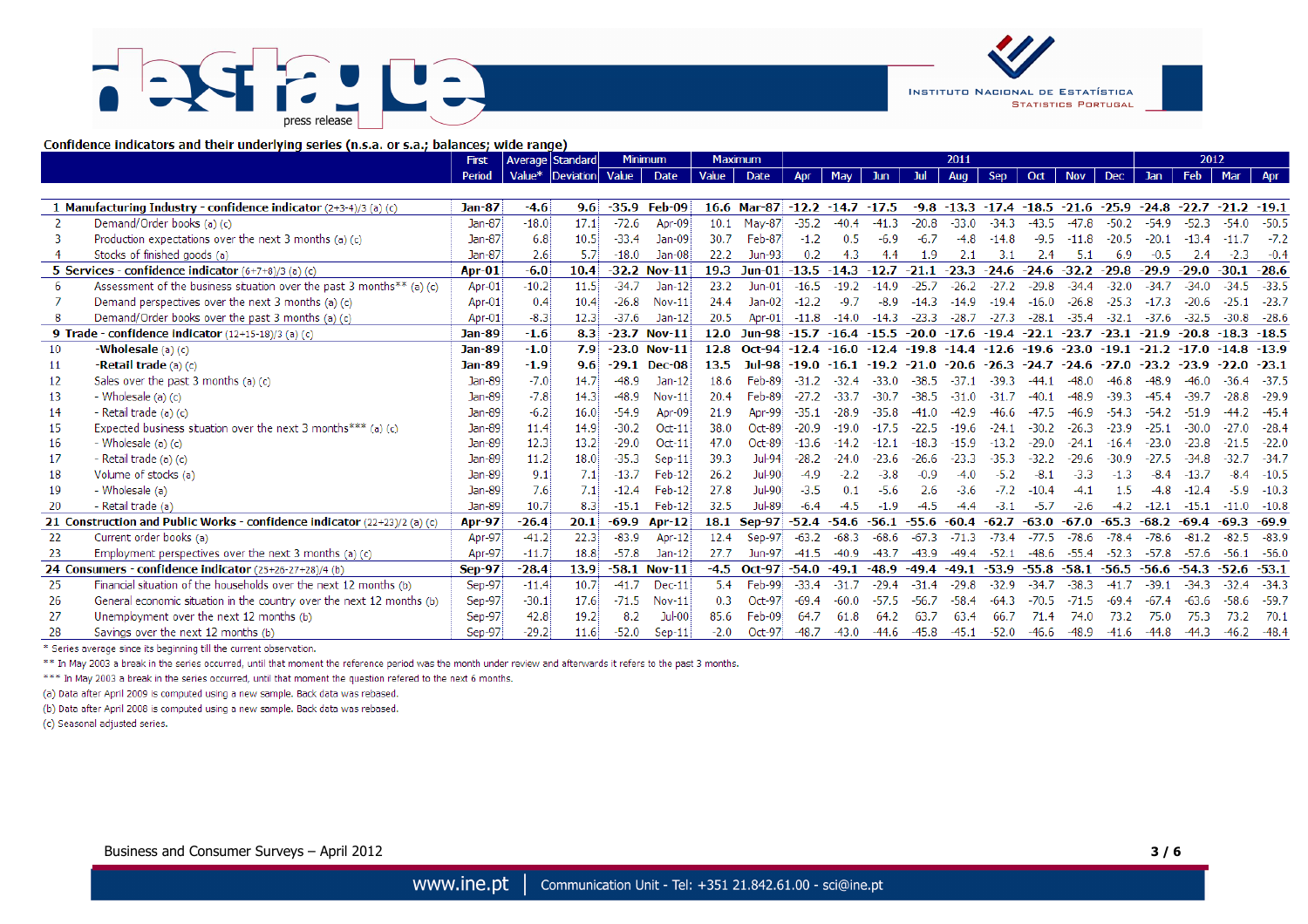



## **NOTES**

**The Business and Consumer Qualitative Surveys published by Statistics Portugal are developed in the framework of the harmonized EU Business and Consumer Surveys Programme of the European Commission (EC) DG-ECFIN (Directorate-General for Economic and Financial Affairs) and are financially supported in the framework of the agreement signed between these two institutions. The questionnaires are harmonized among the European countries, as well as the respective confidence indicators' methodology. The surveys' results are sent to the EC in effective values, and, therefore, the seasonally adjusted values published by the EC are computed by this entity and presented without using three months moving averages. The seasonal adjustment method used by the EC is available on the user guide, accessible in:**  http://ec.europa.eu/economy\_finance/db\_indicators/surveys/documents/userguide\_en.pdf.

**The text and graphics of this press release are based on three terms moving averages, for the monthly variables, and two terms, for the quarterly variables, and on original values, except the cases of the seasonally adjusted series. The seasonal adjustment uses the X12-Arima method (combination of moving averages process and auto-regressive integrated moving average models) developed in the Demetra software provided by Eurostat. This application relies on the use of probabilistic models to correct seasonal effects from the original series. Periodically, the inclusion of additional data determines the need to estimate new probabilistic models, which can lead to revisions to the previously published series. The use of moving averages smoothes out the series by removing the irregular movements, allowing the detection of the short-term trends. Since the average is not centred (the information is used to analyse the evolution of the last month) there is a small lag compared with the trend that is supposed to detect.**

**In order to compare the difference between original and moving average series, the graphical representation of the confidence indicators presents both types of series. The average of the economic climate indicator is computed from the beginning of the series to the reference month.** 

**The balances of the questions are the difference between the positive and negative answers, that is Balance=%answer (+)- %answer (-). In the Consumer Survey there are questions with more than one option of positive/negative answer. In these cases, to the most positive/negative answers is given the weight 1 and to the others the weight 0.5, that is Balance= [%answer (++)\*1+%answer (+)\*0.5] - [%answer (--)\*1+%answer (-)\*0.5]. The percentage of answers that correspond to "equal" is not considered.** 

#### **ECONOMIC CLIMATE INDICATOR**

Synthetic Indicator estimated using balances of questions from the Manufacturing Industry, Trade, Construction and Public Works and Services Surveys. The method for this indicator uses the factor analysis and the estimated series (the common component) is calibrated using the GDP change rates. The questions that integrate the indicator are:

- Qualitative Manufacturing Industry survey
	- $\triangleright$  How has your production developed over the past 3 months? It has... 1. + increased; 2. = remained unchanged; 3. decreased.
	- $\triangleright$  Do you consider your current overall order books to be...? 1. + more than sufficient (above normal); 2. = sufficient (normal for the season);  $3. -$  not sufficient (below normal).
	- Do you consider your current export order books to be...? 1. + more than sufficient (above normal); 2. = sufficient (normal for the season);  $3. -$  not sufficient (below normal).
	- $\triangleright$  Do you consider your current stock of finished products to be...? 1. + too large (above normal); 2. = adequate (normal for the season); 3. - too small (below normal); 4. - usually don't have stocks.
	- $\triangleright$  How do you expect your production to develop over the next 3 months? It will... 1. + increase; 2. = remain unchanged; 3. - decrease.
- Qualitative Trade survey
	- $\triangleright$  How has (have) your business activity (sales) developed over the past 3 months? It has... (They have...) 1. + improved (increased); 2. = remained unchanged; 3. - deteriorated (decreased).

Business and Consumer Surveys – April 2012 **4 / 6**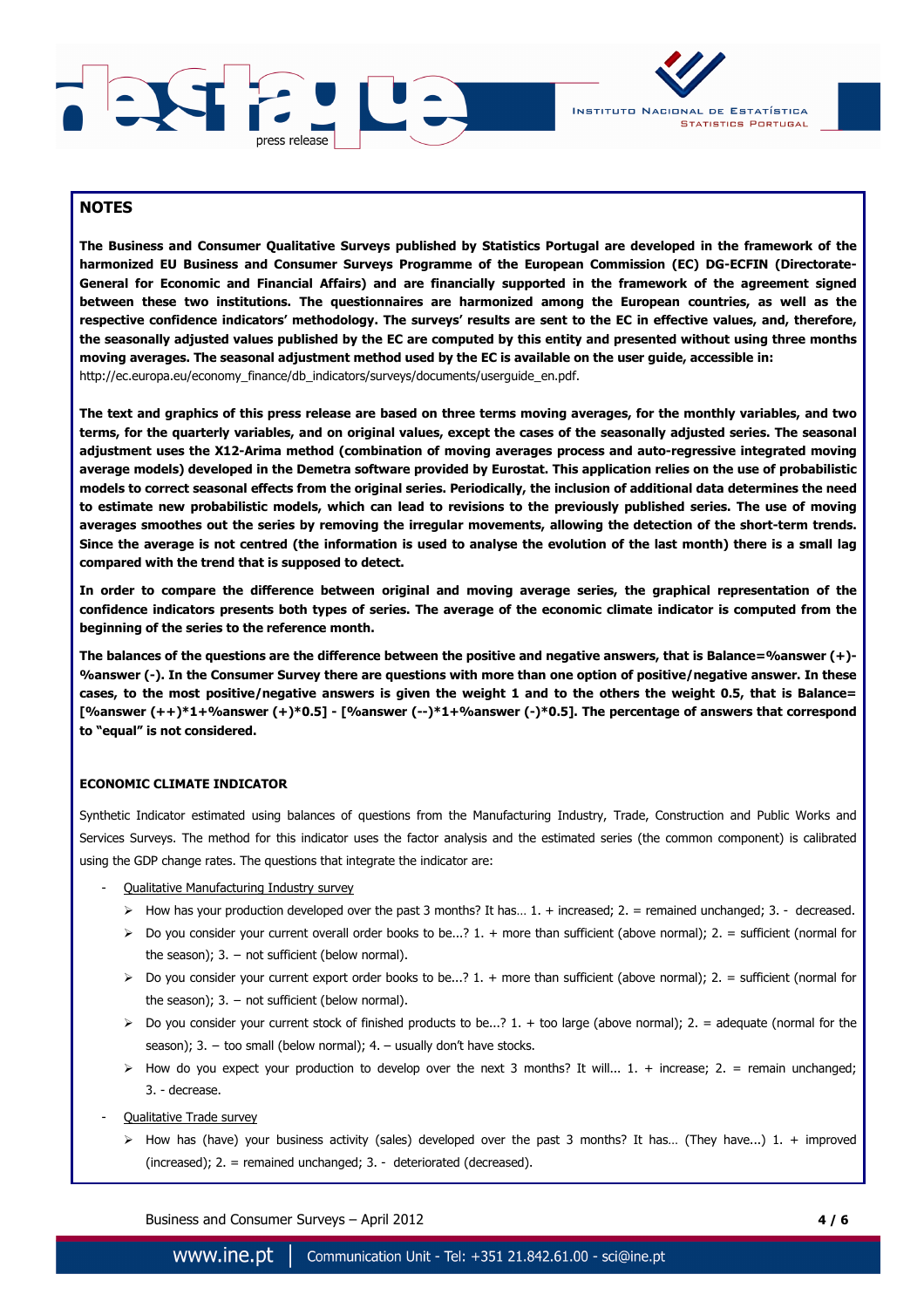



- $\triangleright$  How do you expect your orders placed with suppliers to change over the next 3 months? They will... 1. + increase; 2. = remain unchanged; 3. - decrease.
- $\triangleright$  Your business activity is currently...: 1. + more than sufficient; 2. = sufficient; 3. not sufficient.
- $\triangleright$  How do you expect your business activity (sales) to change over the next 3 months? It (They) will... 1. + improve (increase); 2. = remain unchanged 3. − deteriorate (decrease).

### Oualitative Construction and Public Works survey

- $\triangleright$  How has your building activity developed over the past 3 months? It has...; 1. + increased; 2. = remained unchanged; 3. decreased.
- $\triangleright$  Do you consider your current overall order books to be...?: 1. + more than sufficient (above normal); 2. = sufficient (normal for the season);  $3. -$  not sufficient (below normal).
- $\triangleright$  How do you expect your firm's total employment to change over the next 3 months? It will...; 1. + increase; 2. = remain unchanged; 3. - decrease.
- Qualitative Services survey
	- $\triangleright$  How has your business situation developed over the past 3 months? It has... 1. + improved; 2. = remained unchanged; 3. - deteriorated.
	- $\triangleright$  How has demand (turnover) for your company's services changed over the past 3 months? It has... 1. + increased; 2. = remained unchanged; 3. - decreased.
	- $\triangleright$  How do you expect the demand (turnover) for your company's services to change over the next 3 months? It will...1. + increase; 2. = remain unchanged; 3. − decrease.

#### **SECTORIAL CONFIDENCE INDICATORS**

The confidence indicators (CI) are the result of the arithmetic average of balance of the following questions:

- Manufacturing Industry confidence indicator
	- $\triangleright$  Do you consider your current overall order books to be...? 1. + more than sufficient (above normal); 2. = sufficient (normal for the season);  $3. -$  not sufficient (below normal).
	- $\triangleright$  How do you expect your production to develop over the next 3 months? It will... 1. + increase; 2. = remain unchanged; 3. - decrease.
	- $\triangleright$  [Inverted Sign] Do you consider your current stock of finished products to be...? 1. + too large (above normal); 2. = adequate (normal for the season);  $3. -$  too small (below normal);  $4. -$  usually don't have stocks.
- Trade confidence indicator
	- $\triangleright$  How has (have) your business activity (sales) developed over the past 3 months? It has... (They have...) 1. + improved (increased);  $2. =$  remained unchanged;  $3. -$  deteriorated (decreased).
	- $\triangleright$  How do you expect your business activity (sales) to change over the next 3 months? It (They) will... 1. + improve (increase); 2. = remain unchanged 3. − deteriorate (decrease).
	- $\triangleright$  [Inverted Sign] Do you consider the volume of stock you currently hold to be...? 1. + too large (above normal); 2. = adequate (normal for the season);  $3. -$  too small (below normal).
- Construction and Public Works confidence indicator
	- $\triangleright$  Do you consider your current overall order books to be...?: 1. + more than sufficient (above normal); 2. = sufficient (normal for the season);  $3. -$  not sufficient (below normal).
	- $\triangleright$  How do you expect your firm's total employment to change over the next 3 months? It will...; 1. + increase; 2. = remain unchanged; 3. - decrease.

Business and Consumer Surveys – April 2012 **5 / 6**